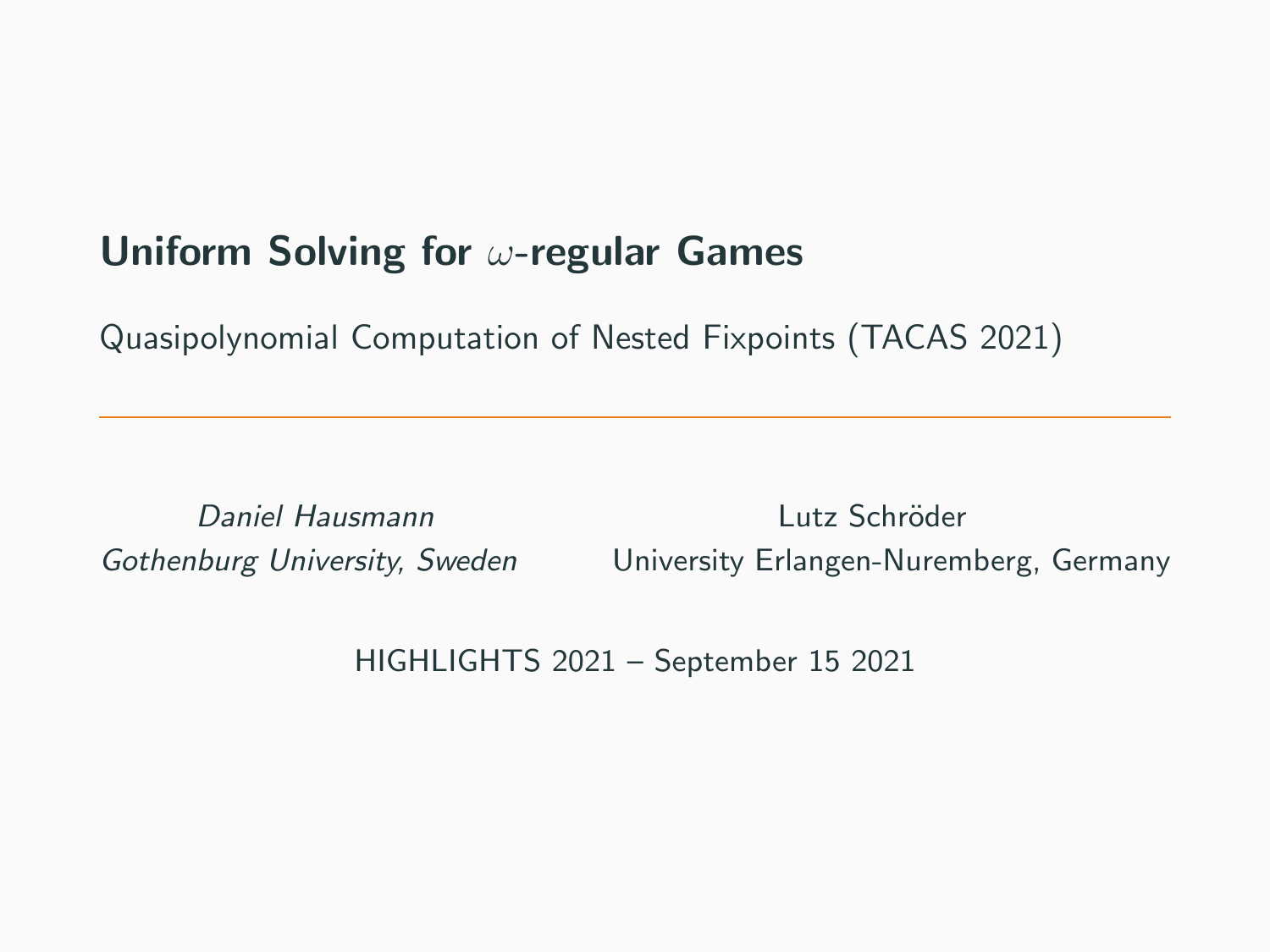- $\triangleright$  Parity game winning regions are nested fixpoints over powerset lattice
- $\blacktriangleright$  Recent breakthrough result: solving parity games is in QP
- $\triangleright$  Idea: Adapt QP parity game solving algorithms to compute general nested fixpoints, obtain same results for more general games / logics

#### Main contribution:

QP algorithm for computing nested fixpoints over arbitrary finite lattices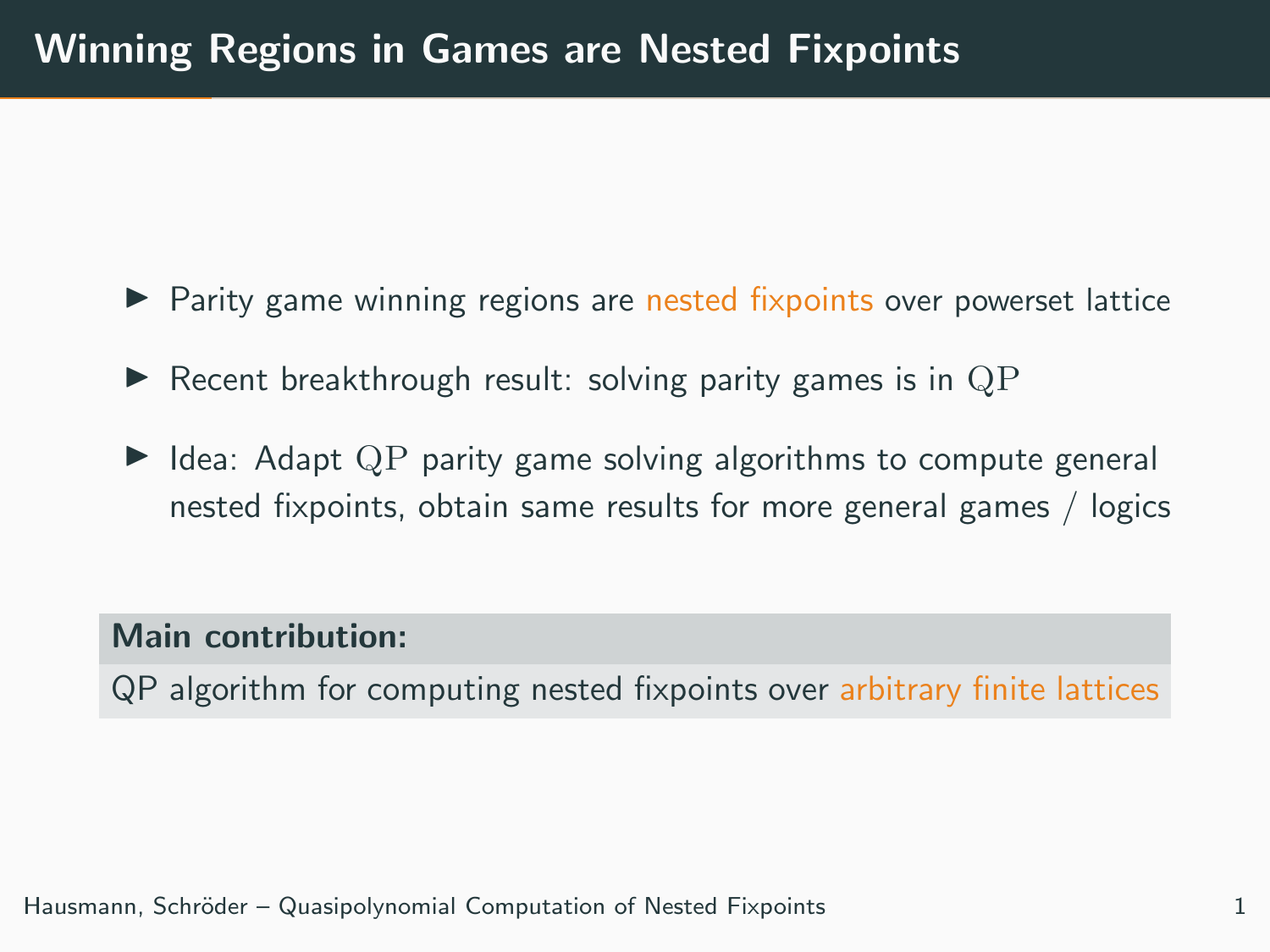Finite lattice  $(L, \square)$  with basis B of size  $n = |B|$ 

Nested Fixpoints over L

For monotone function  $f: L^d \to L$  (w.l.o.g. d even), put

NFP  $f := GFP X_d$ . LFP  $X_{d-1}$ .... LFP  $X_1, f(X_1, \ldots, X_d)$ 

(Our results actually hold for fixpoint equation systems)

Hausmann, Schröder – Quasipolynomial Computation of Nested Fixpoints 2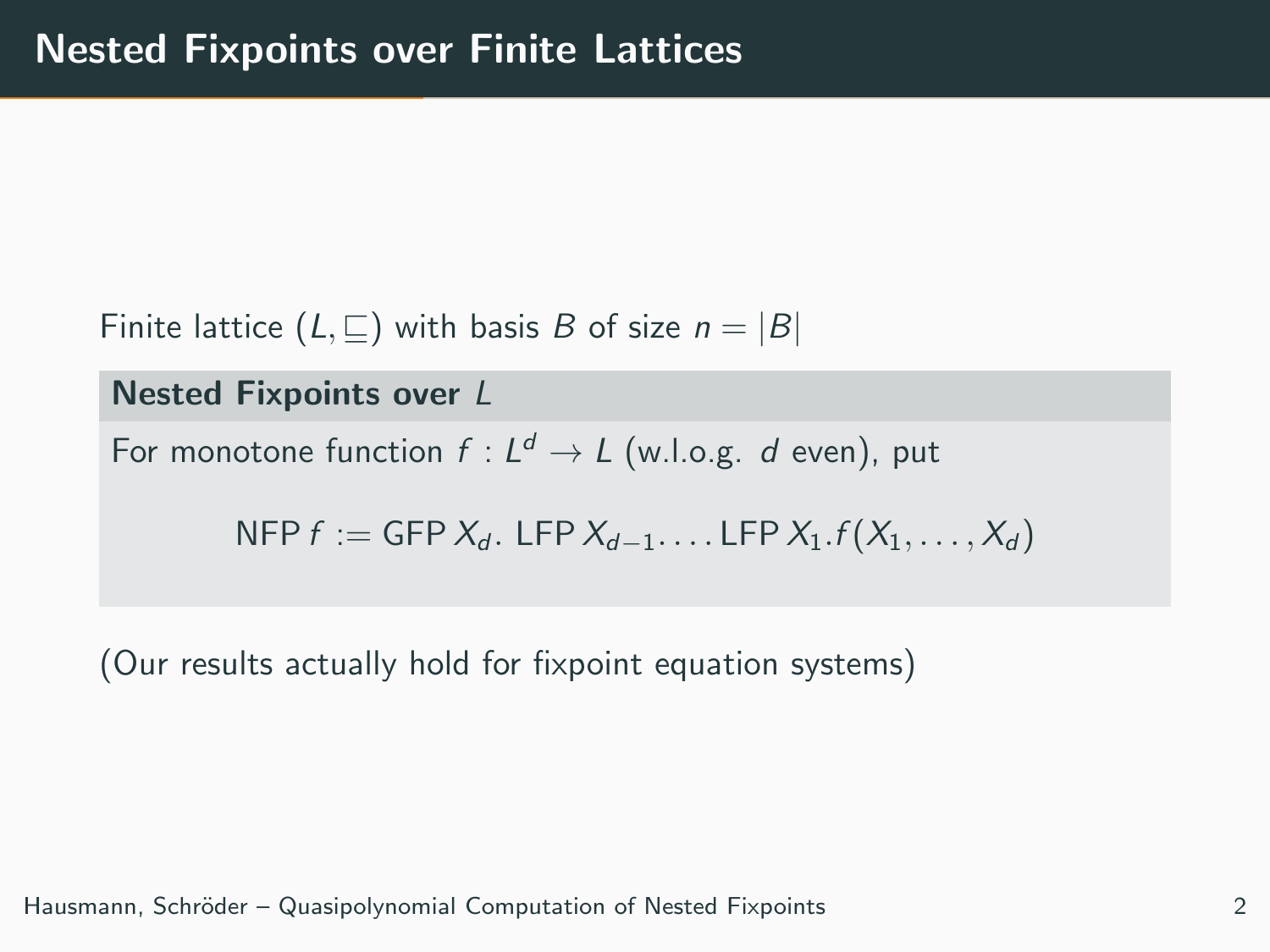Parity game  $G = (V_{\exists} \cup V_{\forall}, E, \Omega)$ , n nodes, d priorities One-step game function  $f_{\text{PG}}:(2^n)^d \rightarrow 2^n$ :

 $(X_1, \ldots, X_d) \mapsto (V_{\exists} \cap \Diamond X_{\Omega}) \cup (V_{\forall} \cap \Box X_{\Omega})$ 

Theorem [Walukiewicz, 1996] Player  $\exists$  wins v if and only if  $v \in$  NFP  $f_{\text{PG}}$ .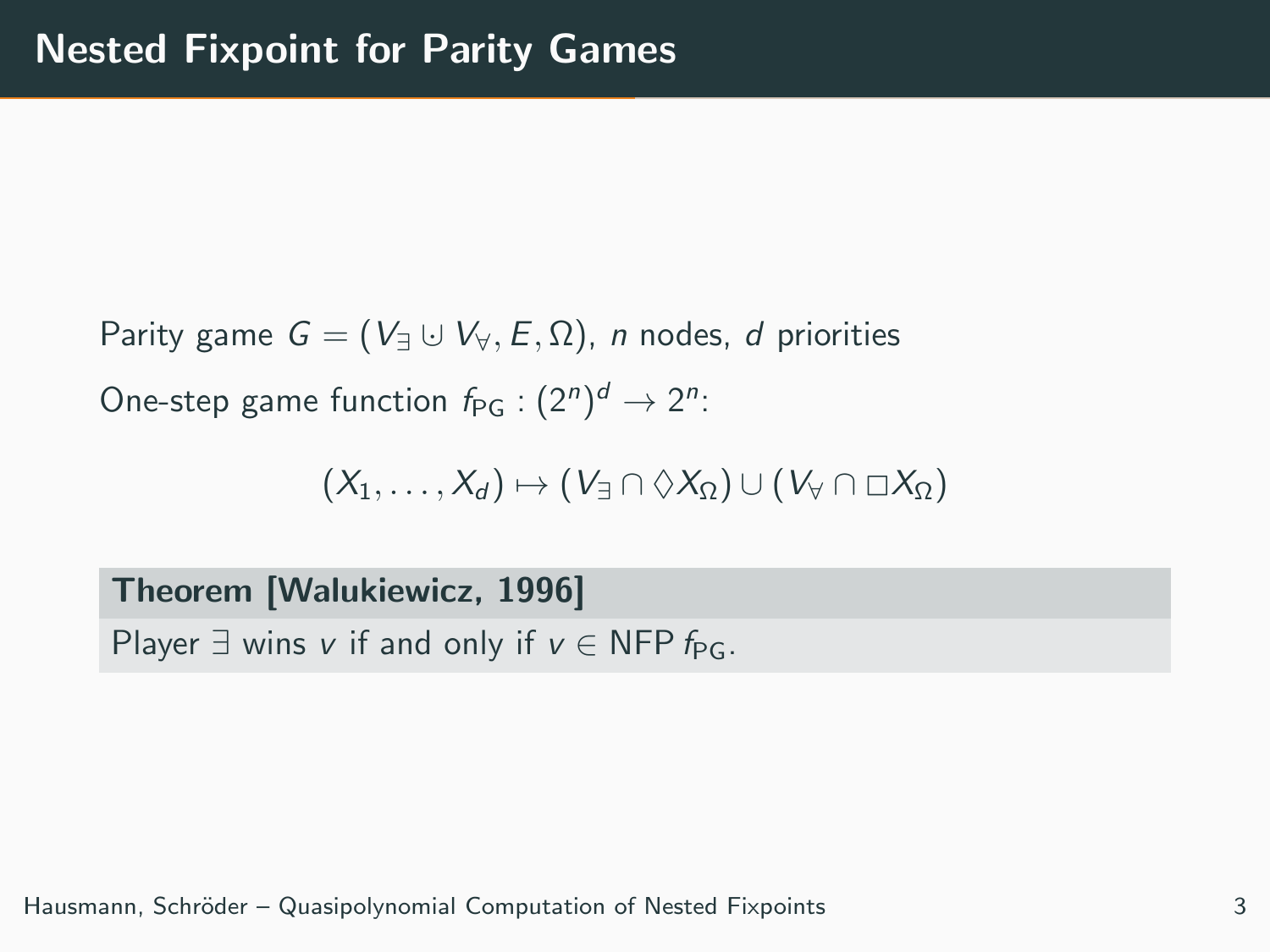Energy parity game  $G = (V_{\exists} \cup V_{\forall}, E, \Omega, w)$ ,  $w : E \rightarrow \mathbb{Z}$ 

Bound on histories  $c = n \cdot d \cdot w_{\text{max}}$  [Chatterjee, Doyen, 2012]

One-step game function  $f_{EPG}: (c^n)^d \rightarrow (c^n)$ :

$$
(X_1,\ldots,X_d)\mapsto (V_\exists\sqcap\Diamond_E X_\Omega)\sqcup (V_\forall\sqcap\Box_E X_\Omega)
$$

Theorem [Amram, Maoz, Pistiner, Ringert, 2020] Player  $\exists$  wins v with initial credit  $c_0$  if and only if (NFP  $f_{EPG}$ )(v)  $\leq c_0$ .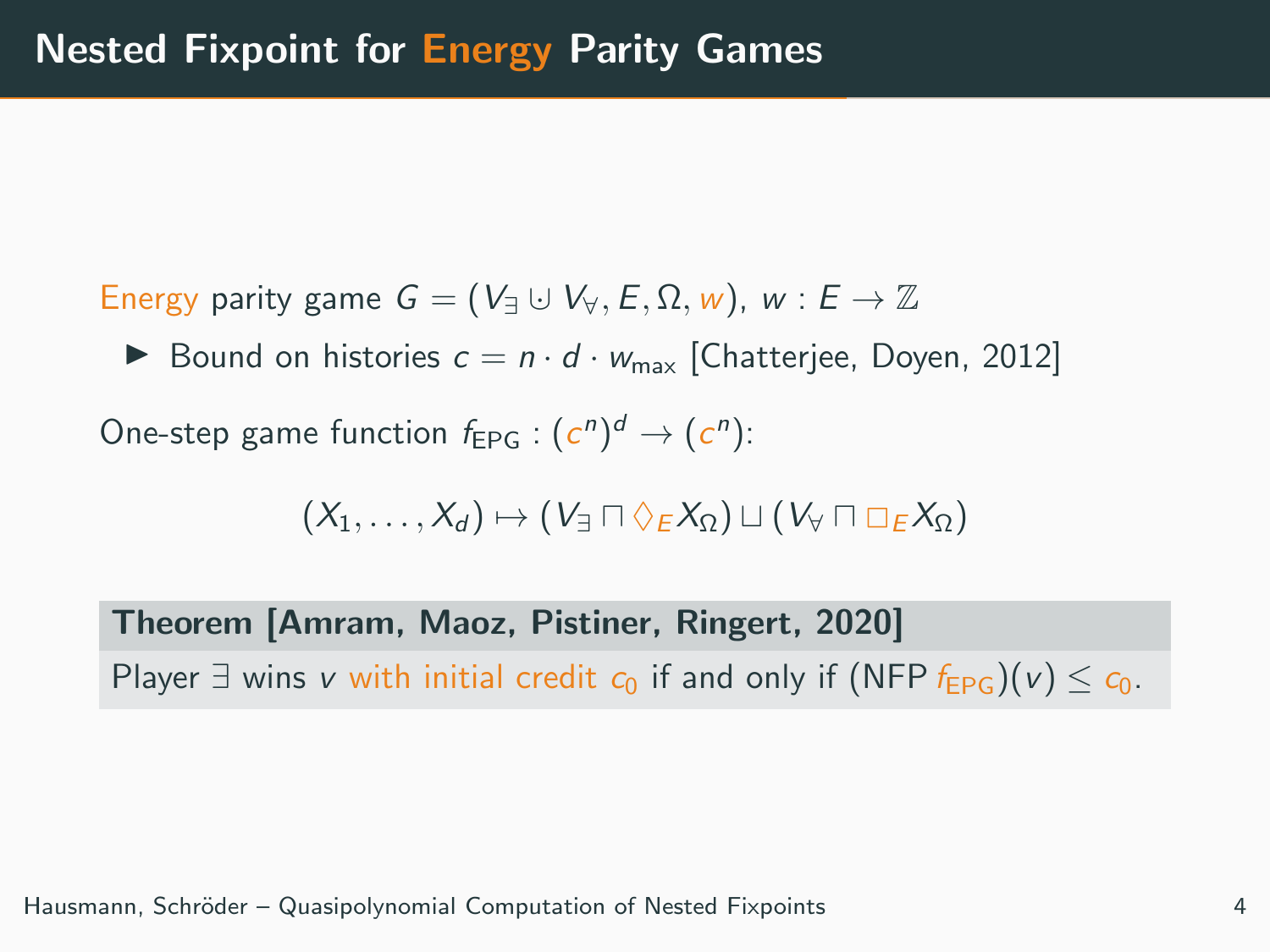- Progress measure algorithm for computing NFP  $f$   $(f: L^d \to L)$
- $\triangleright$  Progress is measured using nodes in universal tree

### Main Contribution: Theorem

The progress measure algorithm computes NFP f.

### Corollary [Czerwinski et al. 2018]

Nested fixpoints over finite lattices can be computed with quasipolynomially many iterations.